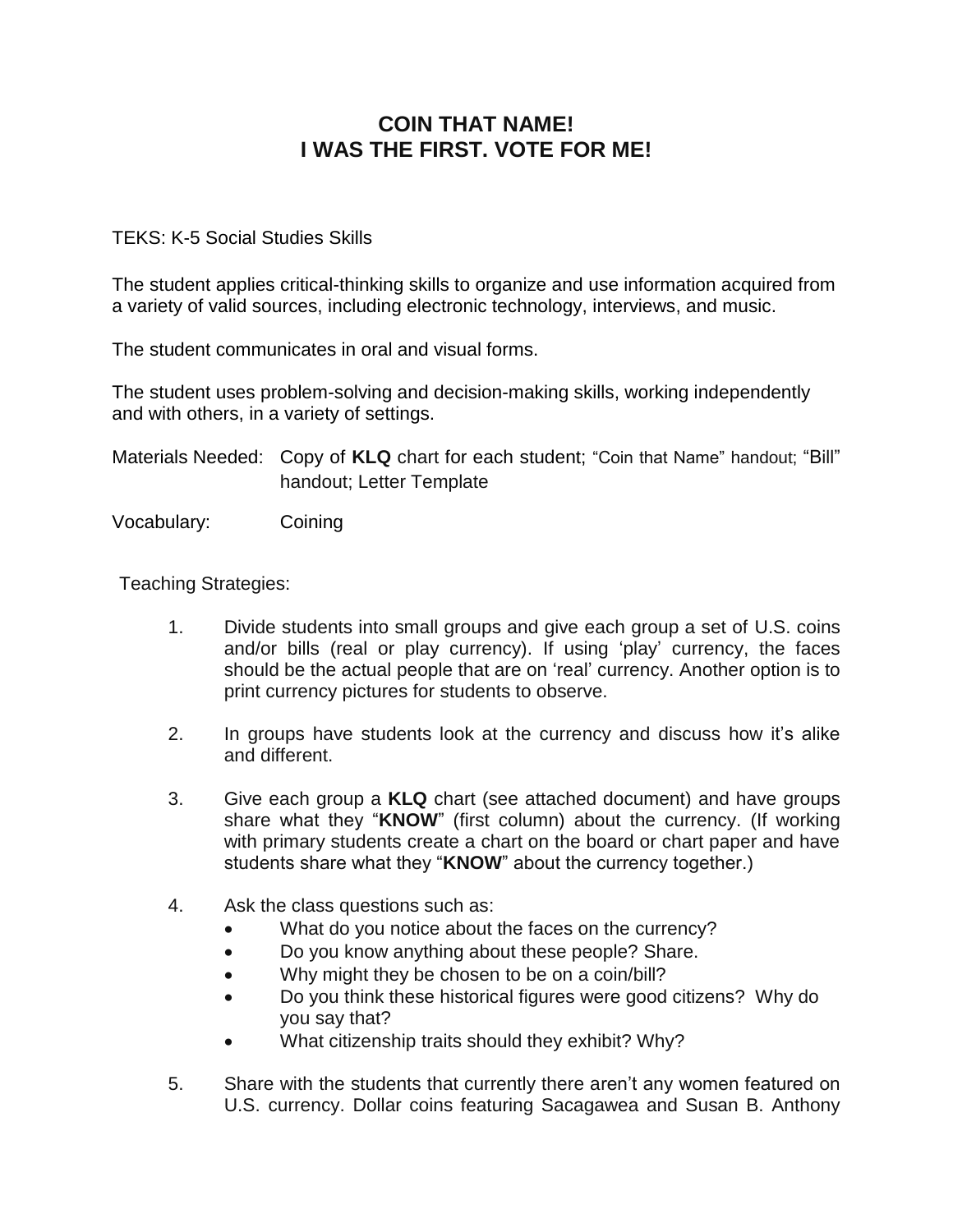were once made, but are no longer produced. Martha Washington was the only woman to appear on a U.S. currency note, and that was in the 1800s. Ask students if they know anything about any of these important women.

- 6. Share with students that President Obama said it is time to begin putting the faces of women on U.S. paper currency. He brought up the idea after he received a letter from a young girl asking why women did not appear on any American bills.
- 7. Open up the *I Was the First. Vote for Me!* website: [www.texasbar.com/iwasthefirst/womenshistorymonth.html](http://www.texasbar.com/iwasthefirst/womenshistorymonth.html) which was created by the State Bar of Texas Law-Related Education Department. (This page features six short videos highlighting women in the TEKS who were the first to do something and be recognized for it.)
- 8. Explain to students that they are going to watch some videos about women in history who were recognized as being the 'first' for doing something. (Choose two or more of these historical figure videos for students to watch.)
- 9. On their **KLQ** chart student groups write what they "**LEARNED**" about each person in the second column of the chart. (If doing this with primary students, have them watch the videos as a class and fill out the second column of the chart together.)
- 10. Have student groups fill out the "Coin that Name" handout (see attached handout) explaining which historical woman they choose and why.
- 11. Student groups share their choice with the class.
- 12. Have students vote on the woman whose face should be on a bill.
- 13. Student groups fill out the last column of the **KLQ** chart sharing three '**QUESTIONS**' they still have.
- 14. Each student draws a picture of the woman they selected to be the 'new face' on the "Bill" handout (see attached handout).

Optional Extension:

Once the students have drawn the woman they selected to be featured on the new U.S. currency, have them write a letter to the President explaining who they selected and why that person should be on the bill. (See letter template to help your students write a formal letter.)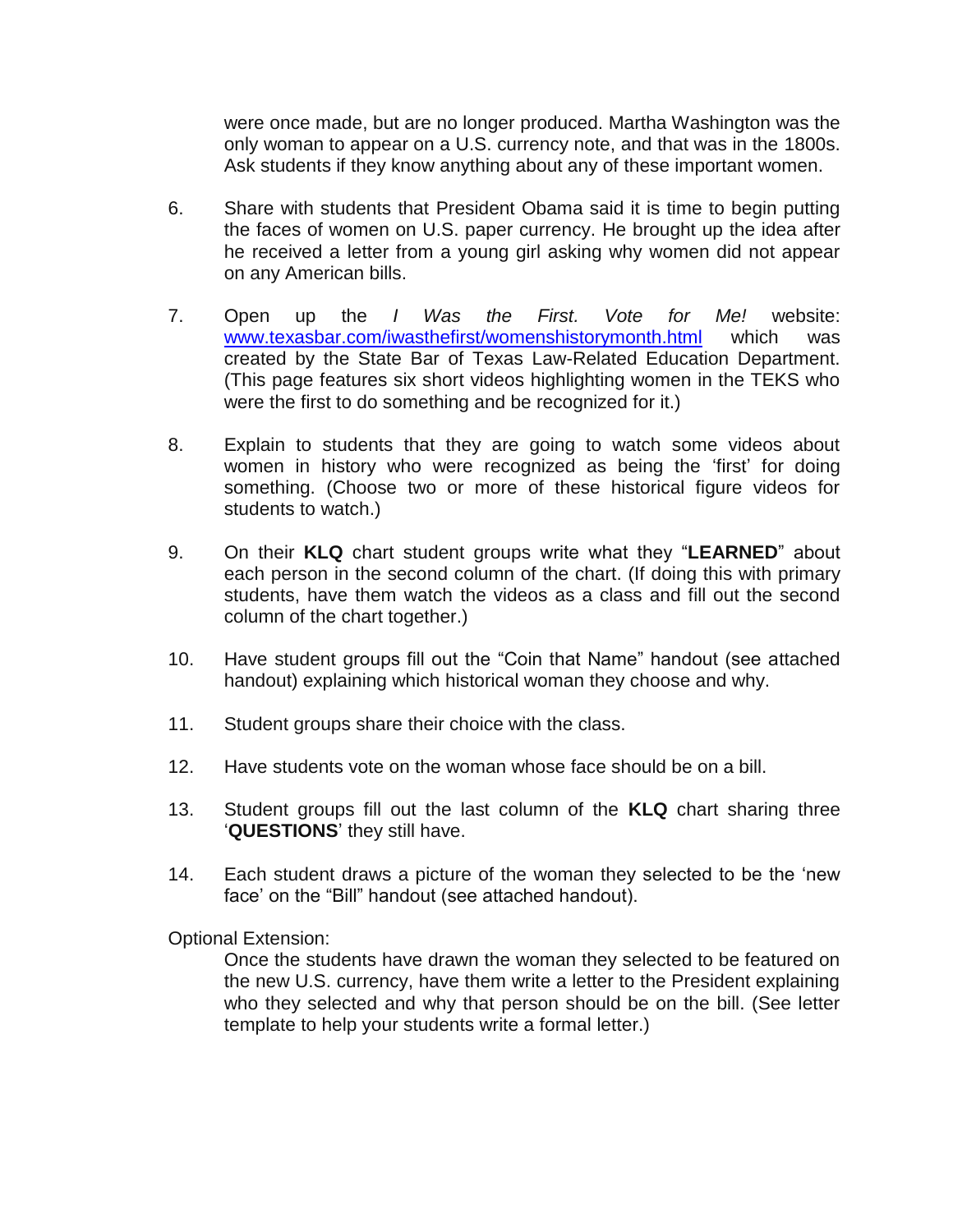KLQ

What I know about\_

| What QUESTIONS I Still<br>Have |  |
|--------------------------------|--|
| <b>What I LEARNED</b>          |  |
| What I THINK I Know            |  |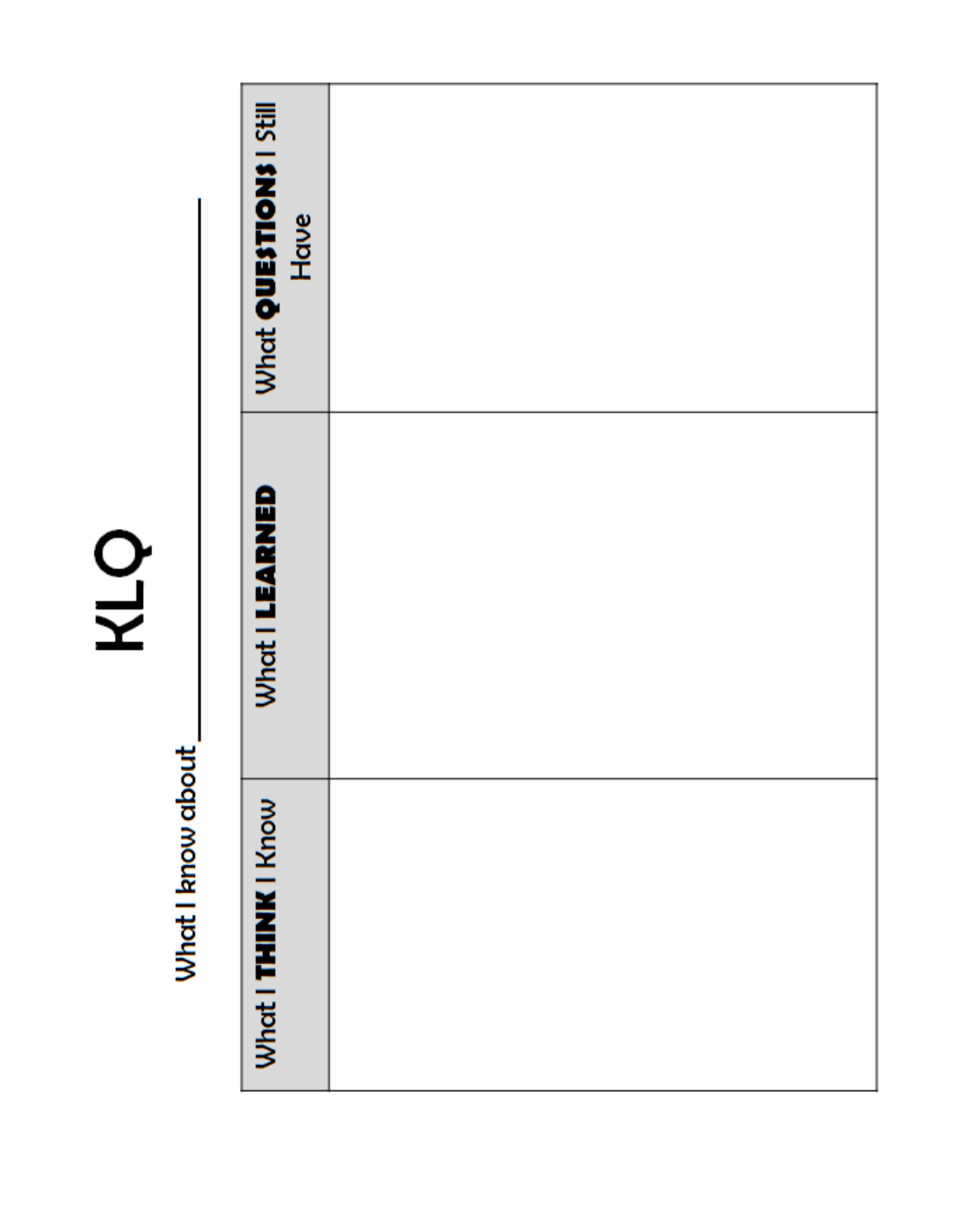## **Coin that Name**



|  |  |  | I think she should be on a bill because: |
|--|--|--|------------------------------------------|
|  |  |  |                                          |

| $\begin{tabular}{c} 1) \end{tabular}$ |  |  |
|---------------------------------------|--|--|
|                                       |  |  |
|                                       |  |  |
|                                       |  |  |
|                                       |  |  |
|                                       |  |  |
|                                       |  |  |
|                                       |  |  |
|                                       |  |  |

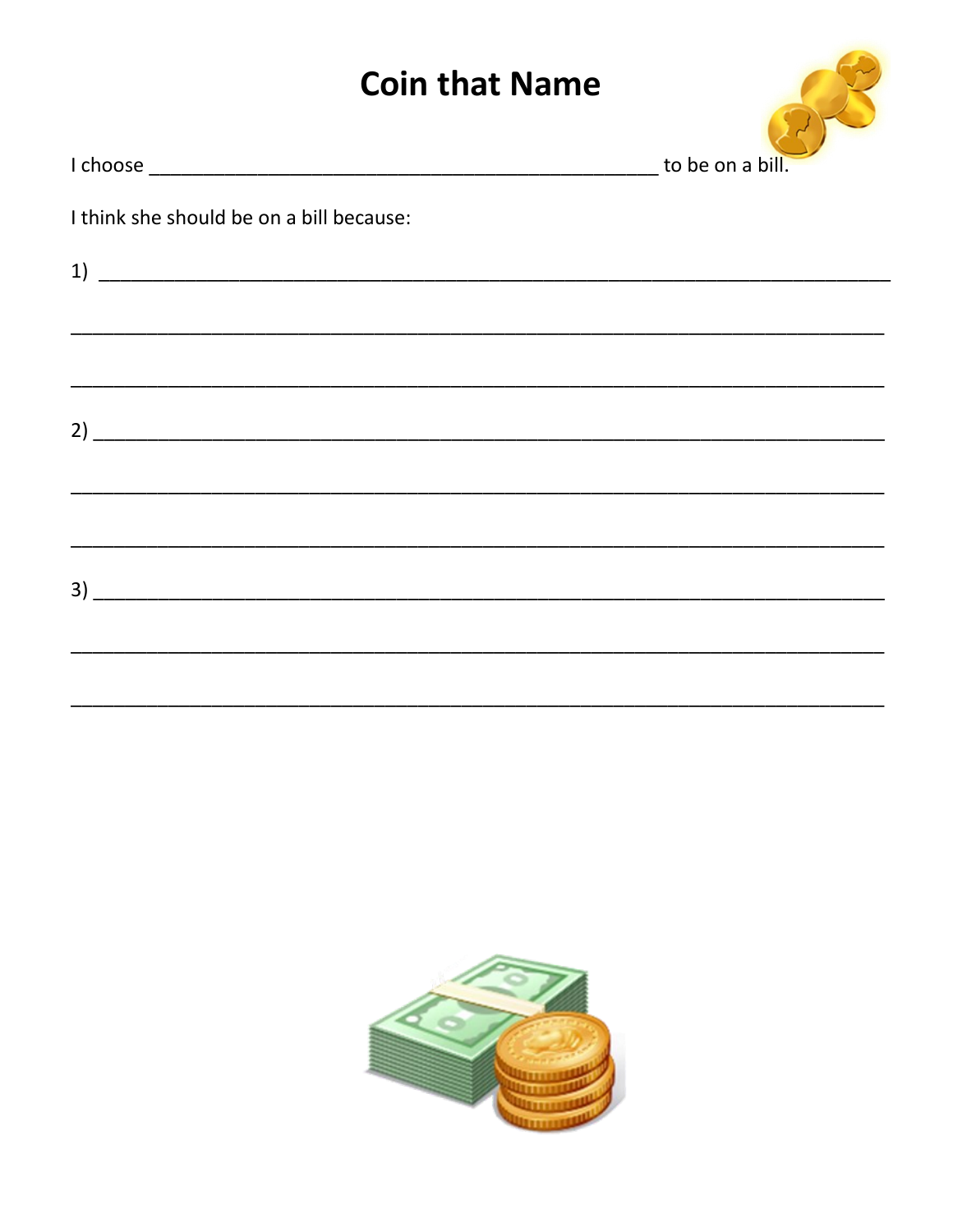